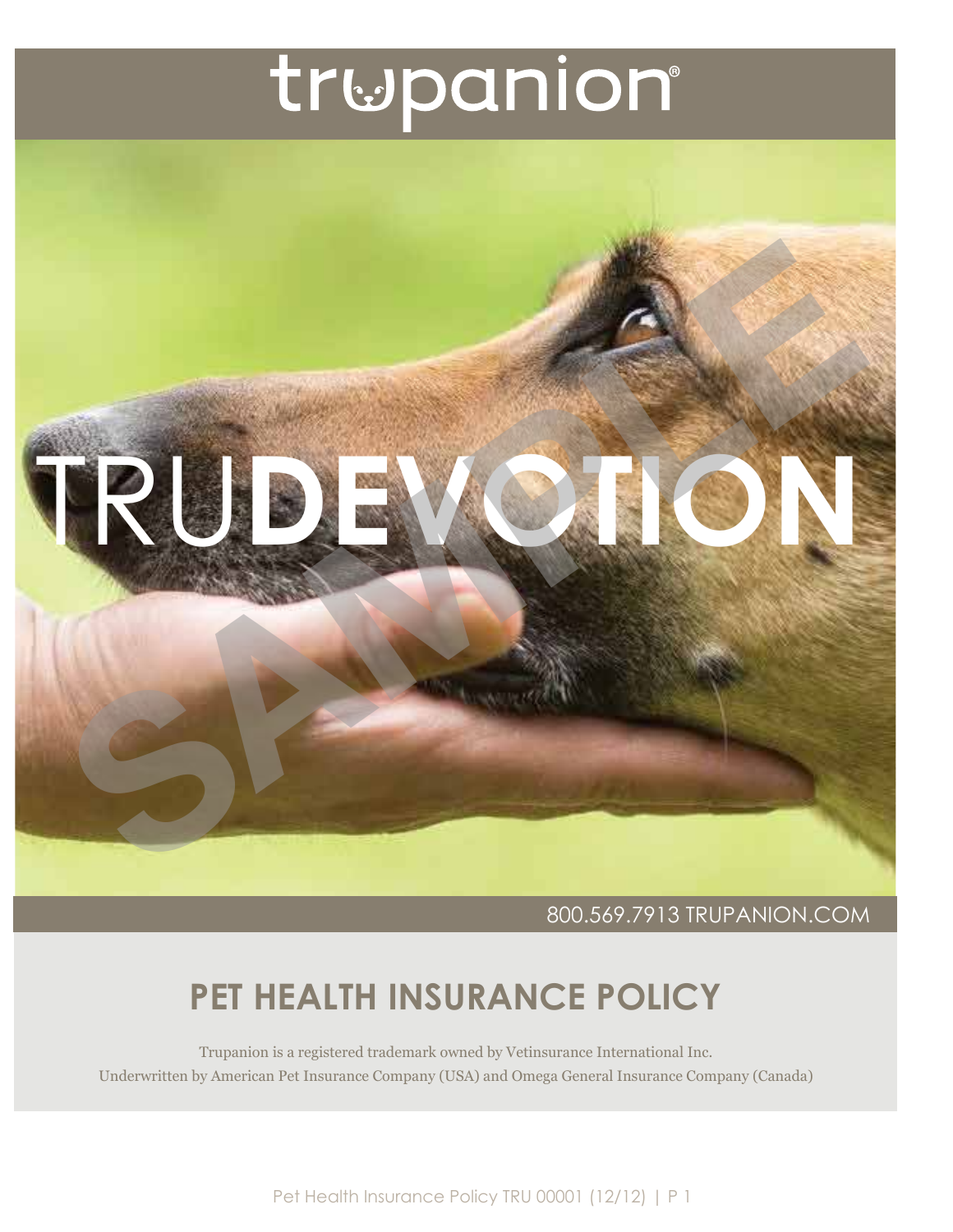## **POLICY INDEX**



| <b>1. INSURING AGREEMENT</b>        | $\cdot$ 3   |
|-------------------------------------|-------------|
| WE COVER<br>a.                      |             |
| b. MONTHLY PREMIUM                  |             |
| c. CHANGES TO YOUR PREMIUM          |             |
| d. POLICYHOLDER -                   |             |
| <b>INITIATED CHANGES</b>            |             |
| 2. INSURED PET AND                  |             |
| <b>POLICY BENEFITS</b>              |             |
| <b>3. ELIGIBLE CLAIMS</b>           |             |
| <b>WHAT YOU PAY</b>                 |             |
| <b>CLAIMS PROCESS</b>               | -5          |
| 5. GENERAL CONDITIONS               | $6^{\circ}$ |
| <b>6. THINGS YOU MUST DO</b>        |             |
| <b>WHAT WE DO NOT COVER</b>         | -8          |
| <b>WAITING PERIODS</b>              |             |
| b.<br>CONDITIONS NOT COVERED        |             |
| <b><i>RREVENTIVE CARE</i></b><br>C. |             |
| d. DENTAL                           |             |
| e. OTHER EXCLUSIONS                 |             |
| <b>8. STIPULATIONS</b>              | 10          |
| <b>0. DEFINITIONS</b>               | i x         |
| 10. NOTICE                          | 13          |
|                                     |             |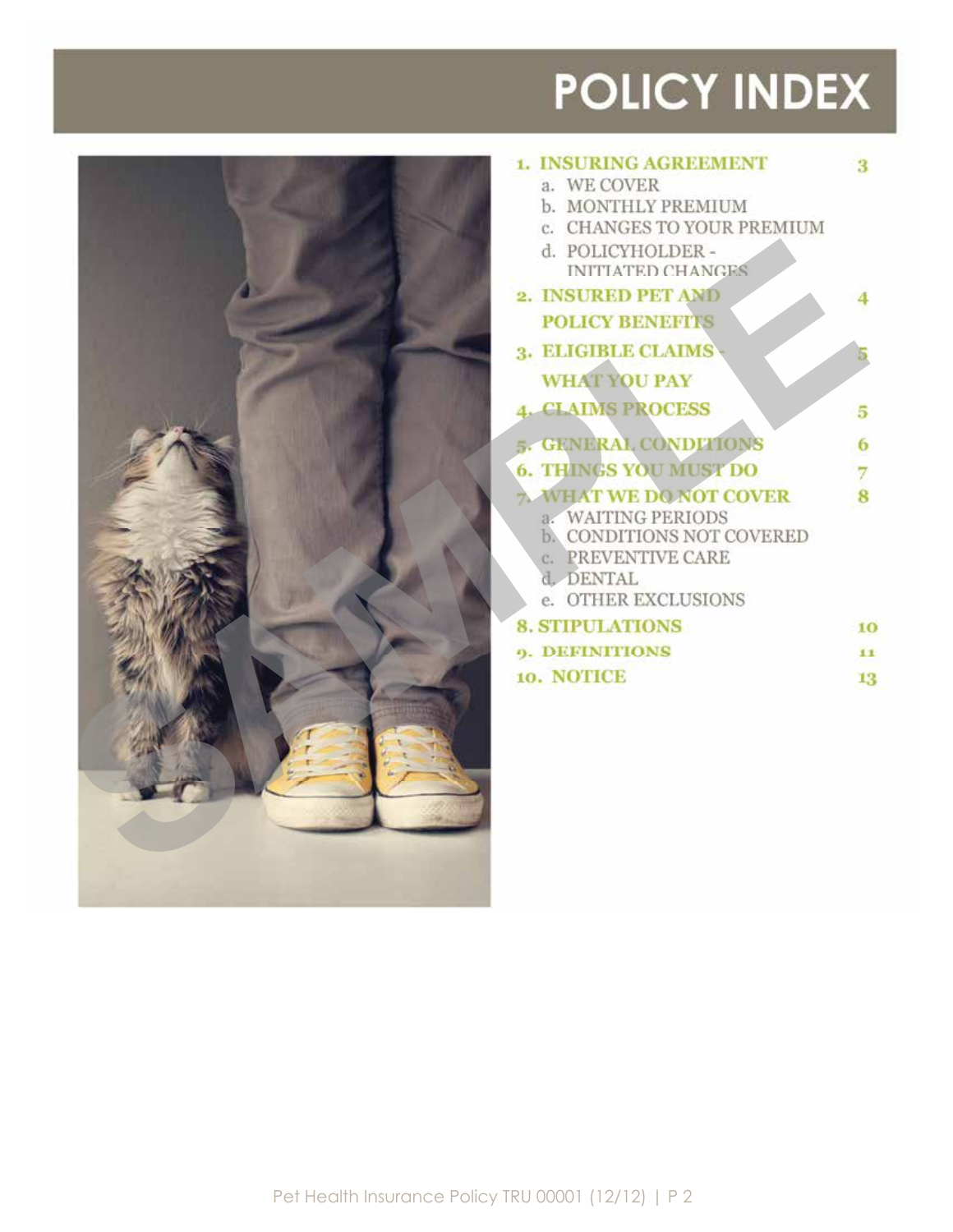This policy contains various exclusions and stipulations, which restrict coverage. Please read it carefully.

#### **1. INSURING AGREEMENT**

 **We** provide the insurance described in this policy in return for payment of the premium and in reliance upon the statements **you** made in the application, and subject to the terms and **conditions** set forth in the policy.

- a. **WE COVER:** the **actual cost of veterinary treatment** if **your pet** develops an **illness** or has an **accident**, with no claim payment limits per year or per claim throughout the lifetime of **your pet.**
- b. **MONTHLY PREMIUM: Your** monthly premium is found on the Declarations Page. The premium amount is determined by the following enrollment factors:
	- (1) Age at enrollment;
	- (2) Breed;
	- (3) Gender;
	- (4) Local cost of veterinary care, (i.e., by postal/zip code);
	- (5) Therapeutic **pet** food discount, as applicable;
	- (6) **Deductible** choice;
	- (7) Working **pet** activities;
	- (8) Rider A choice; and
	- (9) Rider B choice.
- c. **CHANGES TO YOUR PREMIUM: Your** premium will not change due to your pet aging or **your pet's** individual claims experience. However, **your** monthly premium may change (up or down) during the life of the policy as a result of changes in the overall cost of veterinary care for your enrollment factors. Such changes will never occur more than once per year and will not exceed 20%. If **your** premium changes, **we** will notify **you** in writing, by regular mail or by email (to the last addresses made known to **us**), at least 30 days before your change is to take effect. application, and subject to the terms and conditions set forth in the<br>policy.<br>
a. WE COVER: the actual cost of veterinary treatment if your<br>
pet develops an illness or has an accident, with no claim payment limits<br>
per ye
	- d. **POLICYHOLDER-INITIATED CHANGES TO COVERAGE:** If, at any

 time after initial enrollment, you elect to enhance **coverage** by decreasing **your deductible** and/or by adding a Rider, waiting periods will apply from the date of enhancement.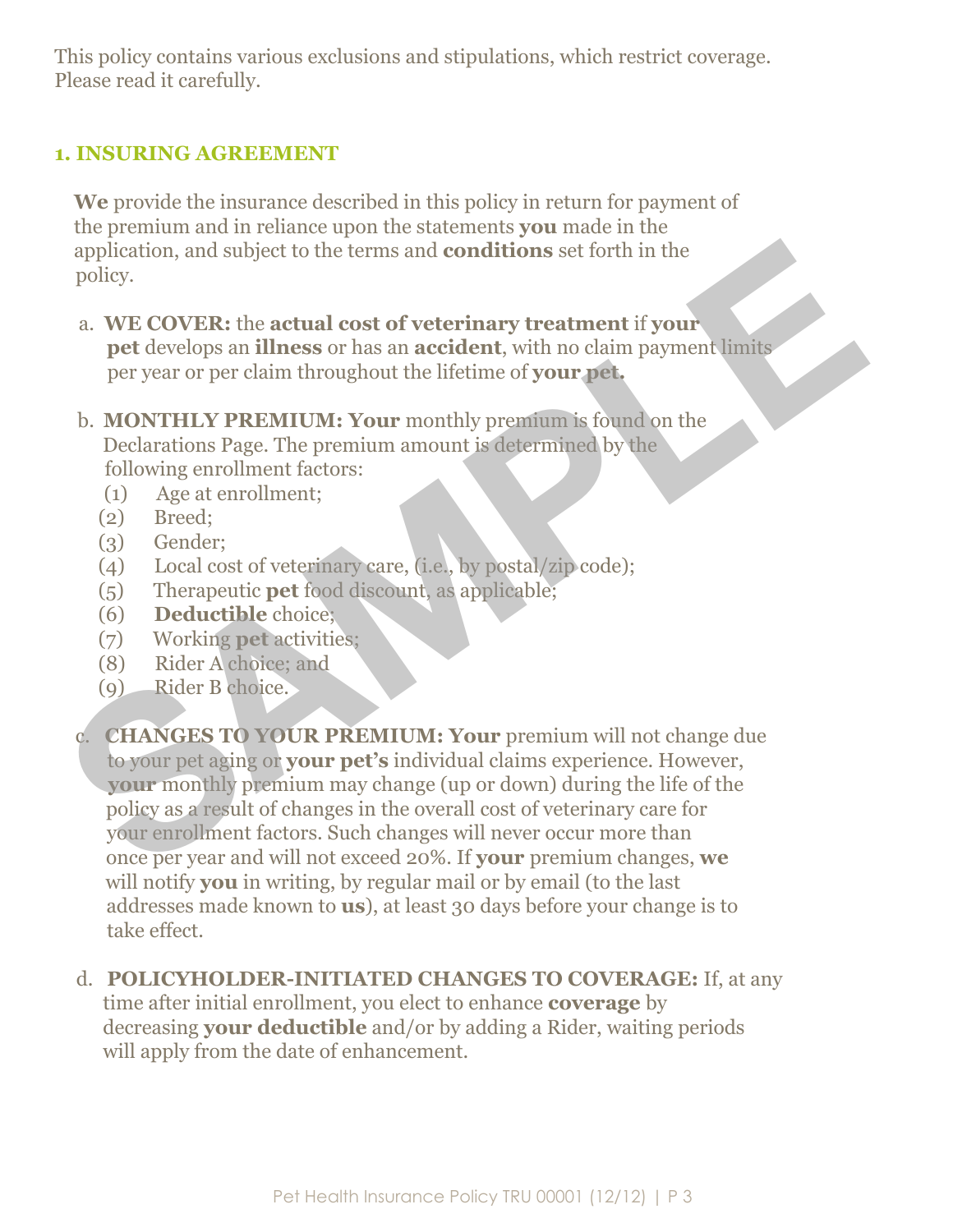#### **2. INSURED PET AND POLICY BENEFITS**

- a. **INSURED PET: We** insure the **pet** described on the Declarations Page for the cost of **veterinary treatment.**
- b. Working pet activities For this **coverage** to apply, **you** must specify at the time of enrollment which of the following working activities applies to **your pet.** An additional premium may apply:
	- (1) Service and therapy cats and dogs;
	- (2) Law enforcement dogs;
	- (3) Search and rescue dogs;
	- (4) Herding, hunting and sled dogs;
	- (5) Guard dogs; and
	- (6) Breeding cats and dogs (breeding, whelping, and queening).
- c. The following optional benefits (Rider A) are available, subject to an additional premium. **You** must choose and pay for Rider A for **coverage** to apply: (2) Law enforcement dogs;<br>
(3) Search and rescue dogs;<br>
(3) Search and rescue dogs;<br>
(5) Guard dogs; and<br>
(6) Breeding cats and dogs (breeding, whelping, and queening).<br>
(6) Breeding cats and dogs (breeding, whelping, and
	- (1) Acupuncture,
	- (2) Behavioral modification,
	- (3) Bone marrow transplants,
	- (4) Chiropractic,
	- (5) Colloidal silver treatment,
	- (6) Gold seed therapy (gamma knife),
	- (7) Herbal therapy,
	- (8) Homeopathy,
	- (9) Hydrotherapy,
	- (10) Hyperbaric oxygen therapy,
	- (11) Kidney transplants,
	- (12) Naturopathy,
	- (13) Physical therapy (rehabilitative therapy),
	- (14) Platelet rich plasma injection,
	- (15) Polyethylene glycol **medication**,
	- (16) Shock-wave therapy, and
	- (17) Stem cell therapy.
	- d. The following optional benefits (Rider B) are available, subject to an additional premium. **You** must choose and pay for Rider B for **coverage** to apply:
		- (1) Liability **coverage** for third-party property damage;
		- (2) Advertising and reward;
		- (3) Boarding fees;
		- (4) Holiday vacation cancellation costs; and
		- (5) Cremation or burial

All benefits are subject to the terms and **conditions** of this policy. **Coverage** is in effect at the time and date shown on the Declarations Page, subject to the waiting periods.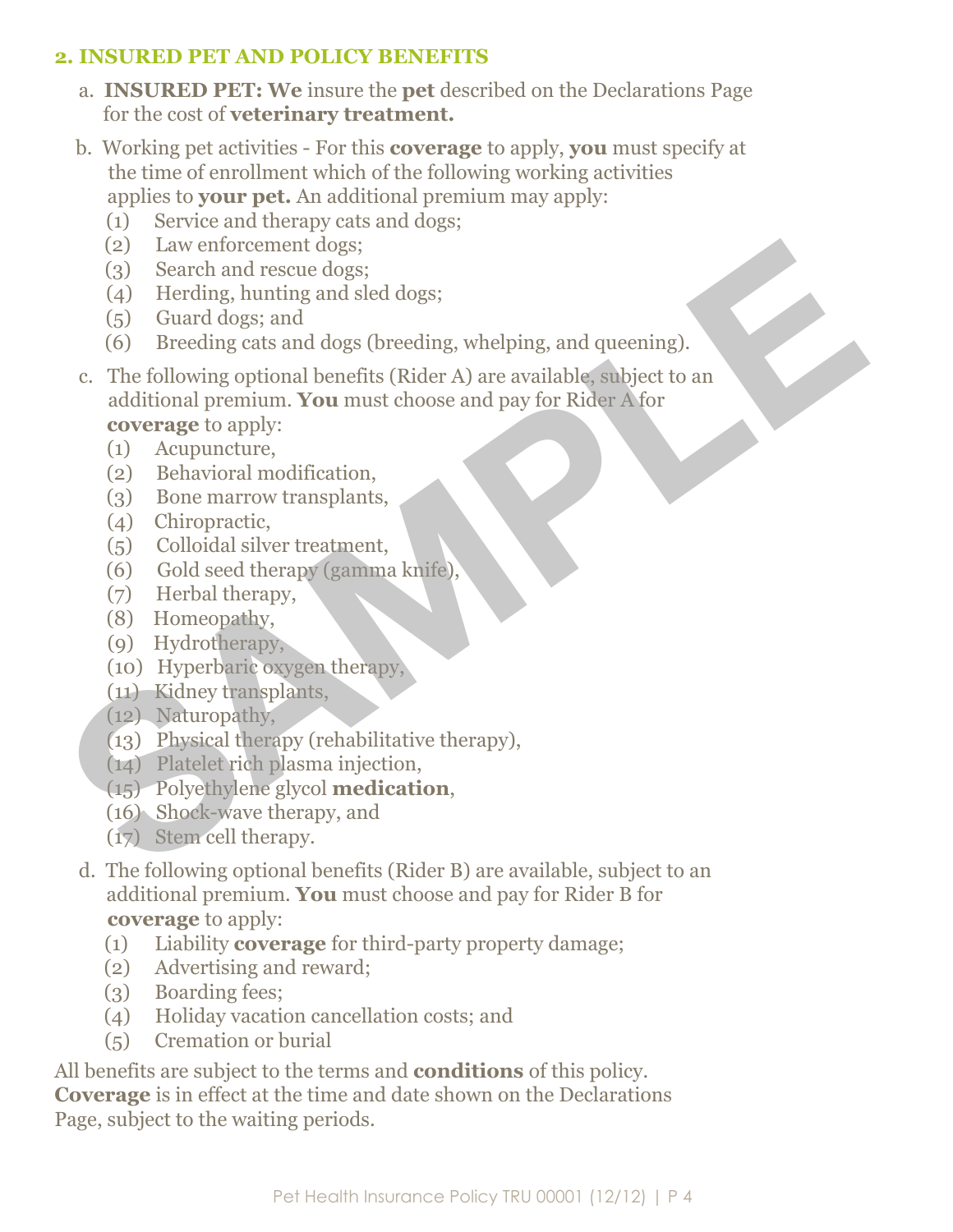#### **3. ELIGIBLE CLAIMS - WHAT YOU PAY**

- a. **Veterinary Examination Fees;**
- b. **Deductible** (if you choose to have one);
- c. 10% **Co-Insurance**;
- d. Federal/State/Provincial/Local taxes; and
- e. Costs not covered by this policy.

#### **4. CLAIM PROCESS**

- a. **You** must submit a fully completed claim form and supporting invoice(s) within 90 days of the treatment date. **You** can download a claim form from the member portal on **our** website at www.trupanion.com, or **you** may contact **our** call center at 1-800-569- 7913 and **we** will mail, e-mail, or fax one to **you**.
- b. The complete medical history/records associated with **your pet** are required to process any claim. **You** agree to provide to **us** all medical history/records associated with **your pet**. **You** authorize **us**, at the time of enrollment, to contact any and all veterinary clinics or hospitals in **your** area to obtain all available medical records that exist for **your pet**. **You** authorize any and all veterinary clinics or hospitals to release to **us** all medical records that may exist for your **pet**. Failure or refusal to disclose a complete medical history for your **pet** when requested may result in the denial of **your** claim(s) and the voiding of **your** policy. If **your** policy is voided, the policy premium paid will be refunded to **you**. **4. CLAIM PROCESS**<br> **a. You** must submit a fully completed claim form and supporting<br>
invoice(s) within 90 days of the treatment date. You can download a<br>
claim form from the member portal on our website at<br>
www.trupanion
	- c. In the event of a disagreement between **you** and **us** concerning the **coverage** of a claim, **you** may request a review of Trupanion's denial pursuant to **our** voluntary denied claims review process. If Trupanion affirms denial of **your** claim, **you** may further request that your claim be reviewed by an independent third-party **veterinarian** ("**ITPV**") to adjudicate whether the medical reasoning for denial is justified. The **ITPV's** decision shall be final and binding on Trupanion.
	- d. **Your** claim is payable within 60 days after submission of a completed claim form and supporting documentation, unless state or provincial law provides for a shorter period.
	- e. You may have **your** claims paid directly to the treating **veterinarian** if an arrangement to do so exists between Trupanion and the treating **veterinarian**.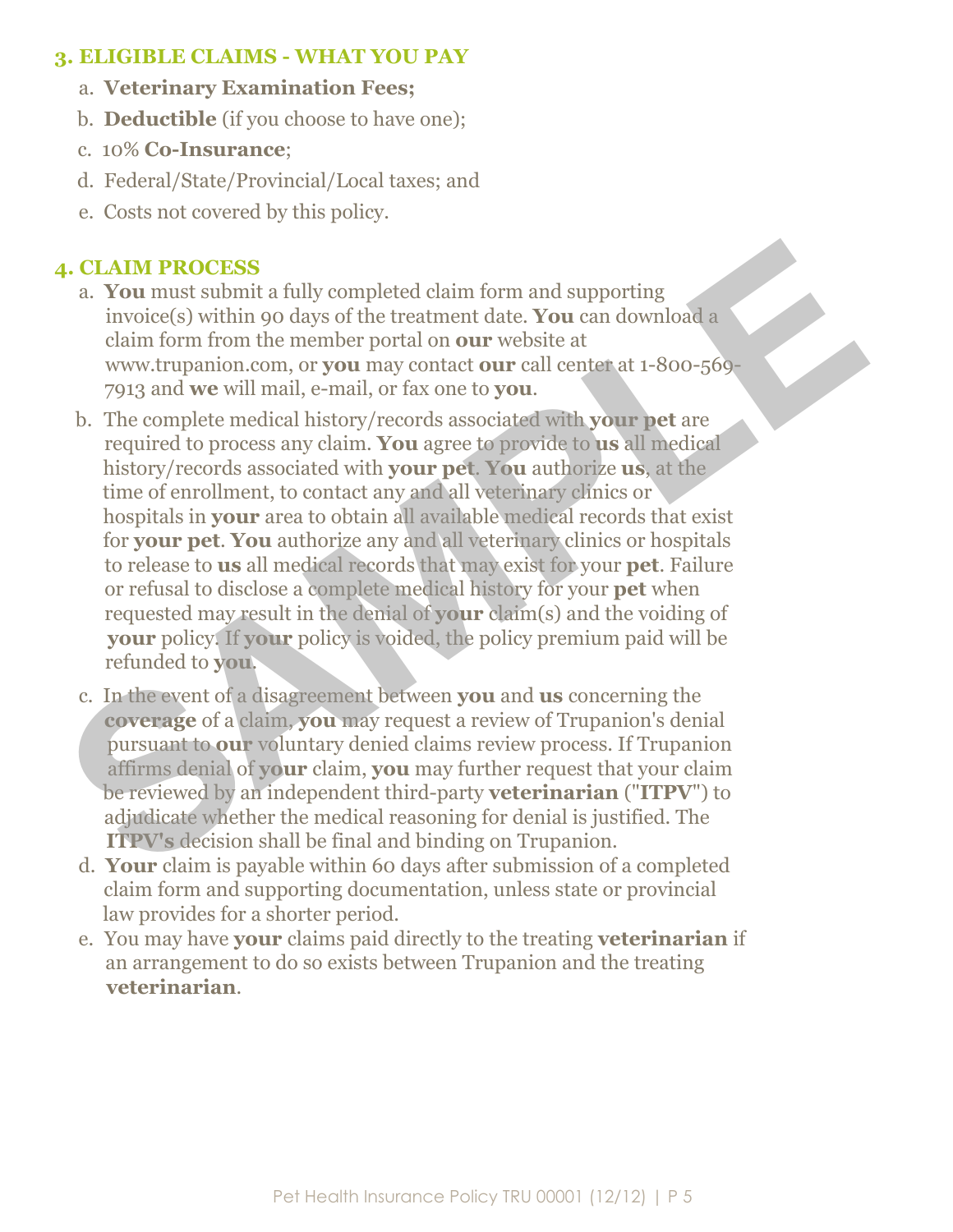#### **5. GENERAL CONDITIONS**

- a. Premiums are payable monthly. This policy is continued until cancelled, and will renew automatically each month as long as premium payments are current. If premiums are unpaid, **we** may cancel this policy by sending a notice of cancellation to **you** at **your** last known address at least 20 days before the effective date of cancellation.
- b. **You** may cancel **your** policy by notifying **us** in writing via mail, fax or email.
- c. If **you** cancel **your** policy for any reason within the first 30 days, and **you** have not submitted a claim within that period, **you** will receive 100% of **your** money back.
- d. Insurance fraud unfairly increases premiums for all policyholders. Thus, if **you** provide **us** with false information, or make a false, exaggerated, or otherwise dishonest claim with **us**, **we** may not pay your claim, **we** may void **your** policy and **we** may inform the authorities.
- e. **You** must be the owner of the insured **pet**. If the **pet** owner dies, becomes unable to care for the insured **pet**, or transfers the ownership of the insured **pet**, **we** are happy to arrange continued **coverage** if we are contacted within 30 days.
- f. A **pet** is covered under this policy only while the **pet** is in the United States of America, Puerto Rico or Canada.
- g. This **coverage** is not transferable to other **pets**.
- h. **Conditions** arising from repeated activity may be excluded by **us** if **you** have been notified in writing that claims arising from that activity will no longer be covered. If there is a repeated activity that is to be excluded from **your** policy, **we** will notify **you** in writing, by regular mail or by email (to the last addresses made known to **us**), at least 30 days before the change is to take effect. Boyd may cancel your pointy by notifying us in writing via mail, tax or<br>
email.<br>
c. If you cancel your policy for any reason within the first 30 days, and<br>
you have not submitted a claim within that period, you will recei
	- i. **We** will not make payments for claims for which **you** are entitled to indemnity under any other insurance, except for:

 (1) Any additional sum which is payable over and above such other insurance;

(2) Any contribution that **we** are obliged to make by law;

- j. Qualifications all **veterinary treatment** must be endorsed and provided by a **veterinarian** with the necessary training and experience, or staff under the **veterinarian's** direct supervision.
- k. When this policy's provisions are in conflict with the statutes of the state or province in which this policy is issued, the provisions are amended to conform to such statutes.
- l. Entire contract This policy, the declaration page, and any attached endorsement(s) contain all the agreements between **you** and **us**.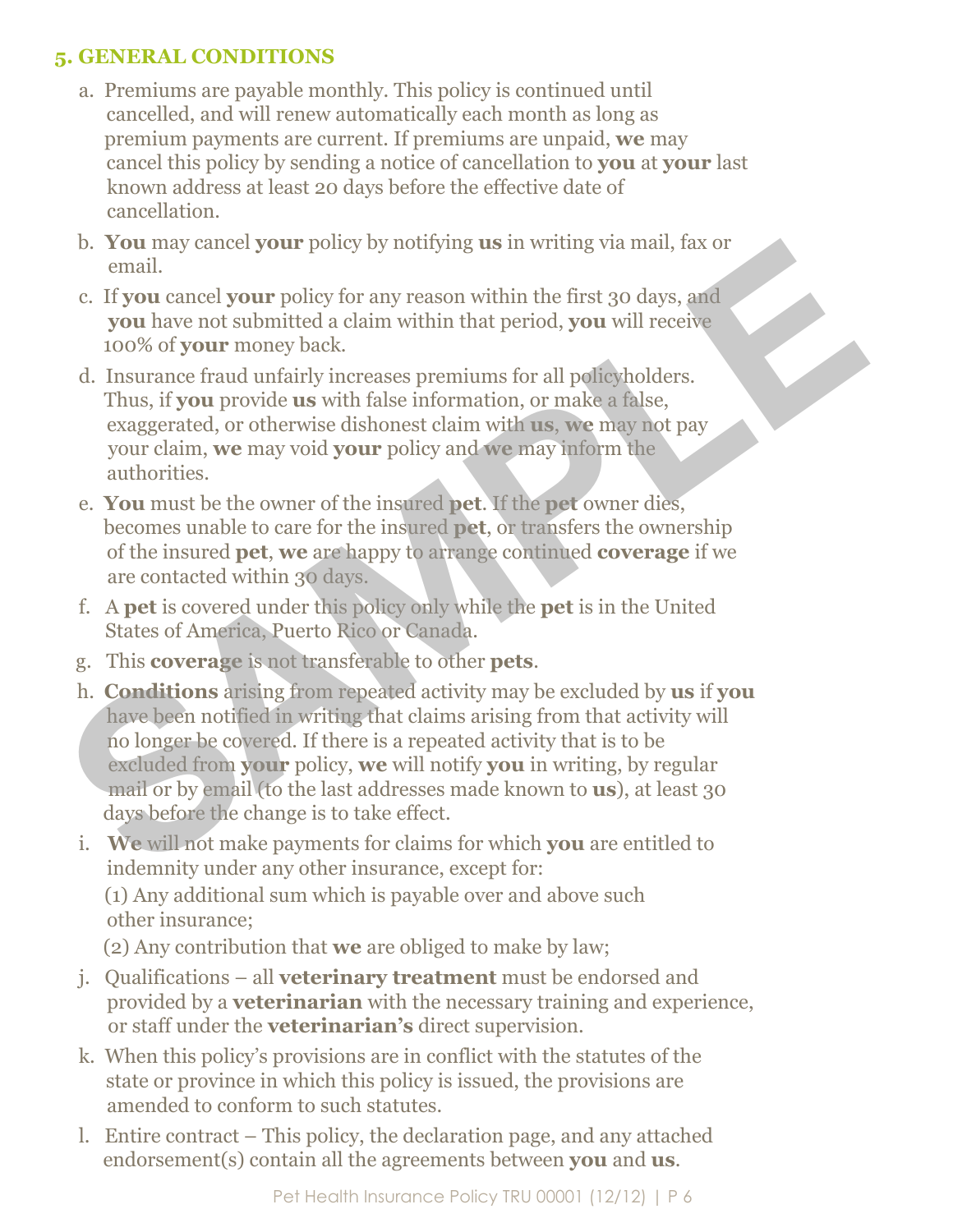#### **6. THINGS YOU MUST DO**

 **We** care about and promote responsible **pet** ownership, and require **you** to do and pay for the following:

- a. You must act prudently in the care and protection of **your pet**. You must protect the **pet** from aggravation and/or recurrence of any injury and/or **illness** after its initial occurrence and provide proper maintenance/preventive care.
- b. **Your pet** must have an annual dental **examination** and, if recommended, prophylaxis (defined as ultrasonic scaling and polishing of the teeth). **You** must follow **your veterinarian's** advice about dental care and treatment. Subject to the terms and **conditions** of this policy, **we** will pay dental claims if **you** comply with these requirements.
- c. **You** must keep **your pet** vaccinated against the following:
	- (1) Dogs Distemper, hepatitis, parainfluenza, parvovirus, rabies and any other **condition** for which **vaccination** has been recommended by **your** vet.
	- (2) Cats Panleukopenia, rhinotracheitis, calici virus, rabies and any other **condition** for which **vaccination** has been recommended by **your** vet.

 **We** will not pay claims for **illnesses** resulting from failure to comply with the **vaccination** guidelines described above, or other diseases that are preventable by vaccines, unless otherwise advised by **your veterinarian**.

- d. You must arrange for **your pet** to be neutered or spayed prior to its first birthday. If **you** do not comply, no **coverage** shall apply for **illness** related to prostate problems, hormonal skin **conditions**, perianal hernias, testicular tumors, perianal tumors, mammary tumors, uterine and ovarian conditions, birthing, or injury due to fighting, collision with a motor vehicle, or aggressive behavior. This stipulation does not apply to **pets** where the timing of being spayed or neutered was in conjunction with their **veterinarian's** medical recommendations, or to **pets** spayed or neutered within 60 days of being adopted. b. **Your pet** must have an annual dental examination and, if<br>recommended, prophylaxis (defined as ultrasonic scaling and<br>polishing of the teeth). You must follow your veterinarian's advice<br>about dental care and treatment.
	- e. Appropriate prophylactic **medication** as prescribed and dispensed by **your veterinarian** to protect against **illness**, including but not limited to lice, parasites, and fleas. **We** will not pay claims for **illnesses** or injuries as a result of **your** failure to comply with this requirement; and
	- f. Appropriate prophylactic **medication** and/or **vaccination** as prescribed and dispensed by **your veterinarian** to protect against tick-borne **illnesses**. **We** will not pay claims for **illnesses** or injuries as a result of **your** failure to comply with this requirement.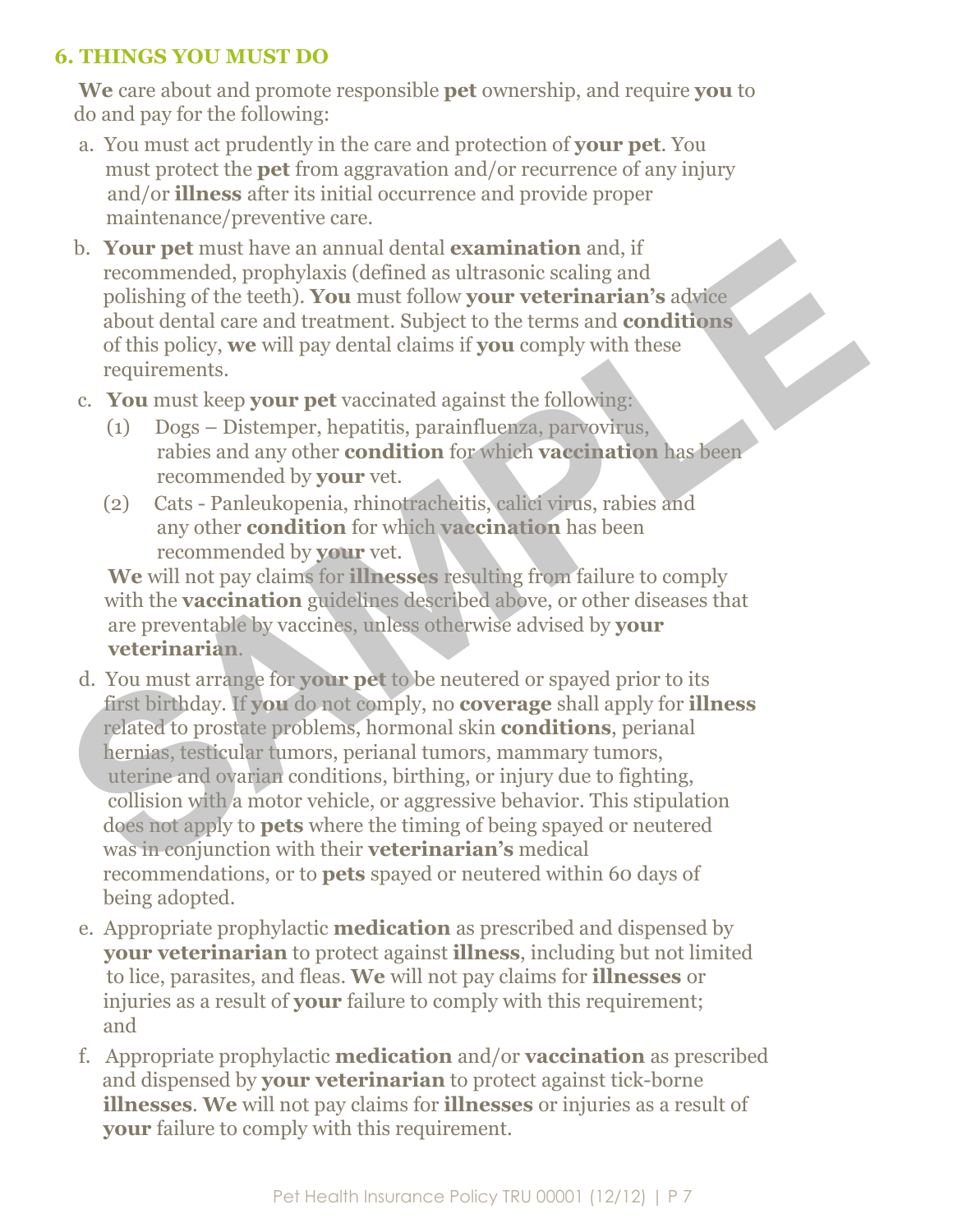#### **7. WHAT WE DO NOT COVER**

#### a. **WAITING PERIODS**

- (1) **Illnesses** that occur or recur within the first 30 days from the **policy enrollment date** (or from a policy enhancement date); or
- (2) Injuries from an **accident** that occurs within the first 5 days from the **policy enrollment date** (or from a policy enhancement date).

#### b. CONDITIONS NOT COVERED

- (1) **Illnesses** for which any evidence and/or symptoms of their potential manifestation already exist at, or prior to, the **policy enrollment date**;
- (2) The cost of treatment for bilateral **conditions** presenting on one side of the body, if that **condition** was a pre-existing condition on the other side of the body (such as luxating patella or anterior cruciate ligament (ACL) weakness);
- (3) **Conditions** arising from a repetitive and specific activity that leads to decontamination (i.e., the induction of vomiting, stomach pumping, or treatment with charcoal), medical, or surgical treatment of **your pet**, if the same or a similar activity has occurred two times within the 18-month period prior to the **policy enrollment date**. The season when any evacuate and/or sympons of using the product of the protocol and the sympon state of the body, if that **condition** was a pre-existing on one side of the body, if that **condition** was a pre-existing con
	- (4) Abnormalities that are present at, or during the 18 months prior to, the **policy enrollment date** (even if they have not been previously detected and/or documented by a **veterinarian**). These include signs, symptoms or **conditions** which are:
		- a. observable by, or reasonably known to be present by, the **pet** owner;
		- b. detectable by a routine physical exam by **your veterinarian**;
		- c. those which have been noted from diagnostic testing, screening or radiographs.

 c. PREVENTIVE CARE - Preventive care such as, but not limited to, **vaccinations** or titer test, flea control, tick control, heartworm **medication**, dental care and prophylaxis (meaning cleansing of tooth surfaces), deworming, nail trim, or other grooming.

 d. DENTAL - **Coverage** for the cost of scaling, cleaning and polishing the teeth at any time, and for any reason.

#### e. OTHER EXCLUSIONS

We do not insure the costs, fees, or expenses associated with:

- (1) Veterinary **examinations**;
- (2) Injuries due to any intentional act, including organized dog fighting, by **you** or a member of **your** household;
- (3) Elective, cosmetic, or preventive procedures, including but not limited to tail docking, ear cropping, declawing, dew claw removal, and ear cleaning;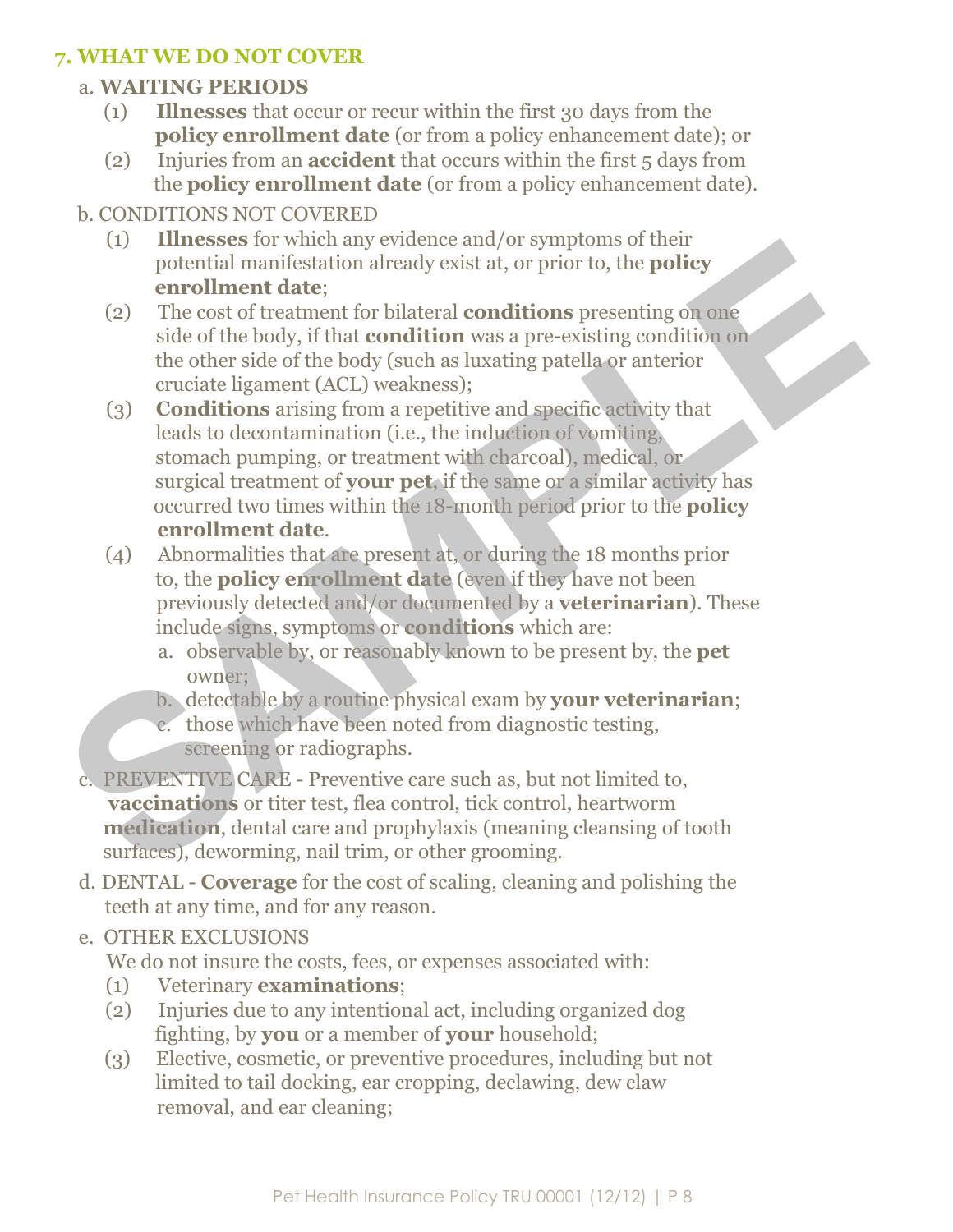- (4) Boarding or transport expenses;
- (5) Complications of **conditions** excluded or restricted by this policy;
- (6) Anal gland expression. However, the cost to surgically remove the anal glands is eligible for **coverage**;
- (7) Feeding, housing, exercise, special diets, **pet** foods, routine or preventive supplements, grooming, nail trims, shampoo and bathing (including medicated baths);
- (8) **Diagnostic tests** for **conditions** or procedures excluded by this policy and/or due to complications of **conditions** excluded or restricted by this policy;
- (9) Any claim for loss arising from a nuclear reaction, radiation, radioactive contamination or the discharge of nuclear device, whether controlled or uncontrolled, **accidental** or otherwise;
- (10) Any claim for loss arising from a chemical, biological, biochemical or electromagnetic weapon, device, agent or material, whether controlled or uncontrolled, **accidental** or otherwise; (8) **Diagnostic tests** for **conditions** or procedures excluded by this policy and/or due to complications of **conditions** excluded or restricted by this policy;<br>(9) Any claim for loss arising from a nuclear reaction, radi
	- (11) Any claim for loss arising from war, invasion, acts of foreign enemies, hostilities, civil war, rebellion, revolution, insurrection, strikes, riots, or civil commotion;
	- (12) Any **condition** resulting from activities related to training for or participating in track racing or sled racing; or
	- (13) Raw food diets.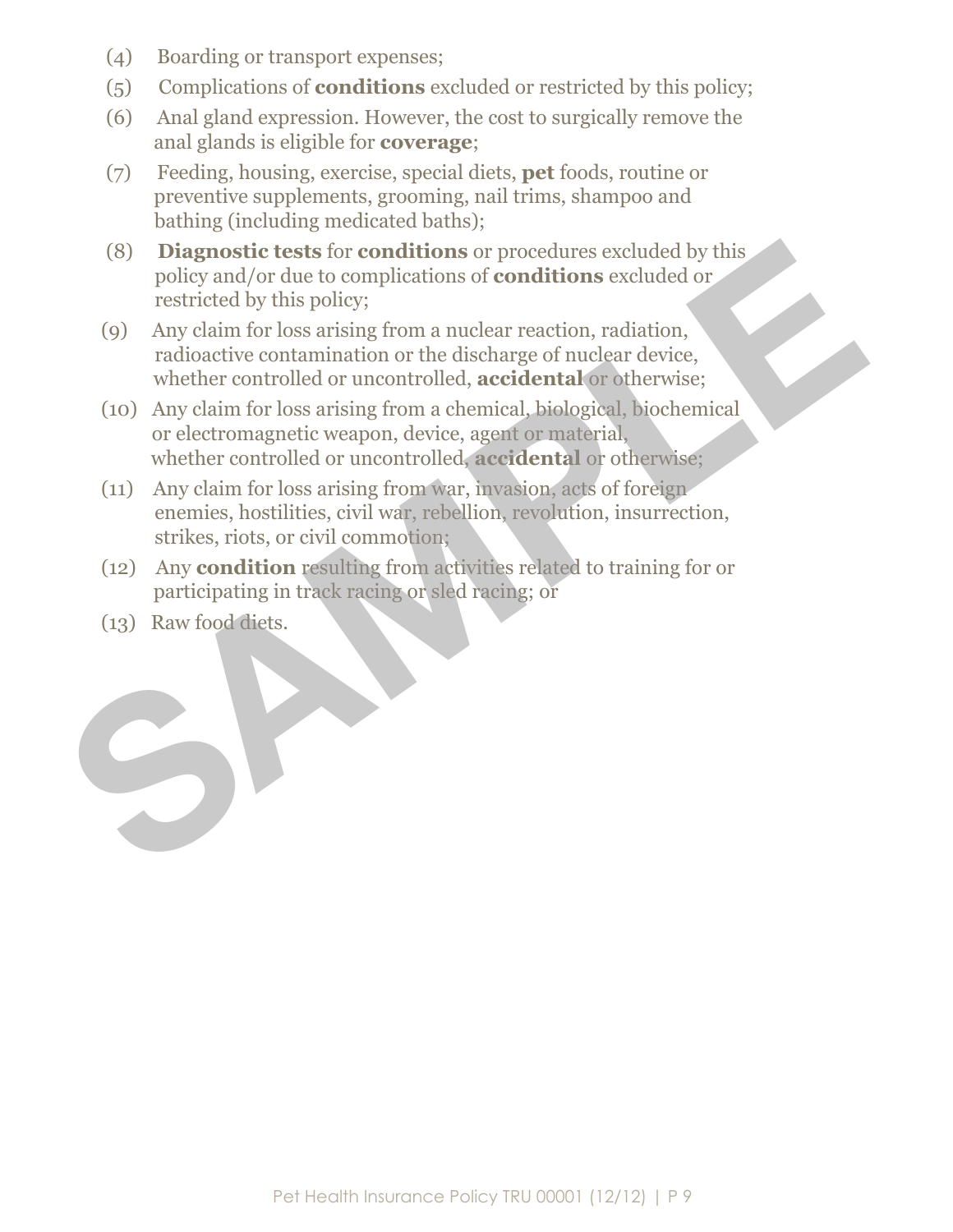#### **8. STIPULATIONS**

- a. Supplements **We** cover dietary supplements, including vitamins and nutraceuticals, manufactured and labeled with ingredient analysis, which are dispensed by **your veterinarian** in the treatment of injuries and symptomatic **illnesses** covered by this policy and not for routine or preventive care.
- b. Therapeutic **Pet** Food **We** cover 50% of the cost of therapeutic **pet** food when recommended and dispensed by **your veterinarian** in the treatment of injuries or **illnesses** covered by this policy for up to two months of feeding. If **you** continue to feed **your pet** the food as a long-term replacement diet, **you** will be eligible for a discount to **your** monthly premium. This **coverage** is not for routine/preventive care. per total when recommended and usepers of your vecernarian<br>in the treatment of injuries or illnesses covered by ythis policy for<br>type to two months of feeding. If you continue to feed your pet the<br>food as a long-term repla
	- c. Dental **We** will pay for endodontic treatment due to dental disease or trauma for canine and carnassial teeth. If endodontic treatment is performed on any other teeth, **we** will pay for the cost of extraction.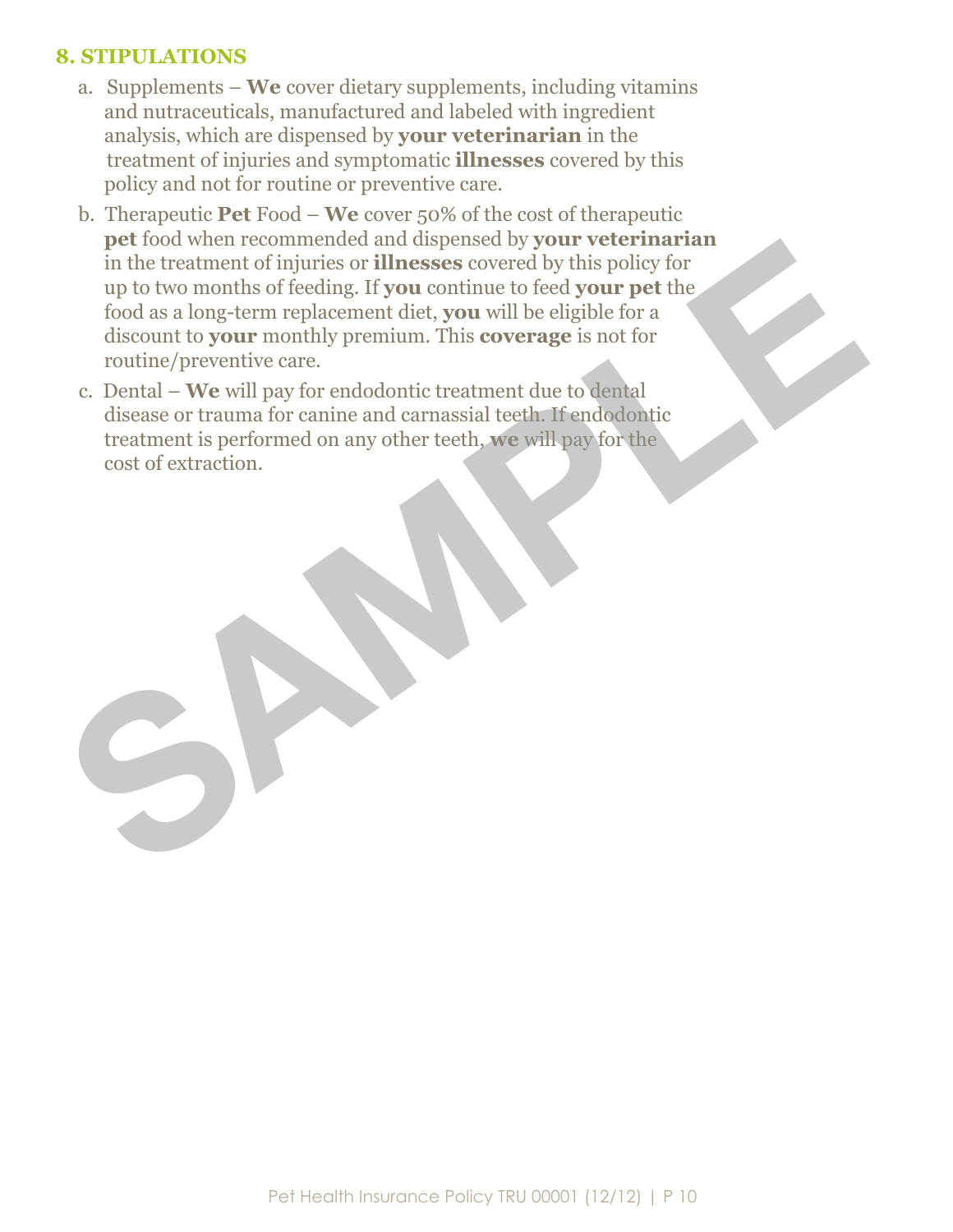#### **9. DEFINITIONS**

 These words that are used throughout the policy have the following special meanings:

- a. **ACCIDENT**  An event causing injury to the **pet**, when such injury is neither expected nor intended by **you**.
- b. **ACTUAL COST OF VETERINARY TREATMENT** The standard fees/costs a **veterinarian** would charge, regardless of whether that customer has insurance **coverage**.
- c. **CO-INSURANCE Your** portion of the cost of insured **veterinary treatment**. **Your co-insurance** amount is 10% and is shown on the Declarations Page as the "Owner" portion.
- d. **CONDITION**  Any manifestations of clinical symptoms consistent with a diagnosis or diagnoses, regardless of the number of incidents or areas of the body affected.
- e. **COVERAGE**  The insurance protection described in this policy form and on the Declarations Page.
- f. **DEDUCTIBLE**  The monetary amount that **you** pay for each condition. Once the **deductible** amount has been met for a specific **condition**, the policy will then pay out all future losses subject to all other terms and **conditions**.
- g. **DIAGNOSTIC TESTS** Tests used to determine the overall health of **your pet**. **Diagnostic tests** can be used as a way to detect certain abnormalities, validate the current health of **your pet** or help to thoroughly evaluate an older **pet** before problems surface.
- h. **EXAMINATION**  A thorough **examination**, encompassing all body systems, performed by a licensed **veterinarian**. Also referred to as "full physical," "physical consultation," "full **examination**," or "veterinary **examination**." existene nas usuarise coverage.<br>
Co-INSURANCE – Your portion of the cost of insured veterinary<br>
treatment. Your co-insurance amount is 10% and is shown on the<br>
Declearations Rege as the "Owner" portion.<br>
CONDITION – Any m
	- i. **ILLNESS**  Sickness, disease, and any changes to **your pet's** normal healthy state not caused by an **accident**.
	- j. **ITPV**  Independent Third Party **Veterinarian**  Trupanion contracts with independent **veterinarians** who are board certified specialists/experts in the field of **your** claim. For example – a claim pertaining to cancer would be reviewed by a board certified oncologist. These doctors are selected solely on the basis of their degree of expertise and have no other relationship or affiliation with Trupanion.
	- k. **MEDICATION**  legally prescribed **medication** dispensed by **your veterinarian**.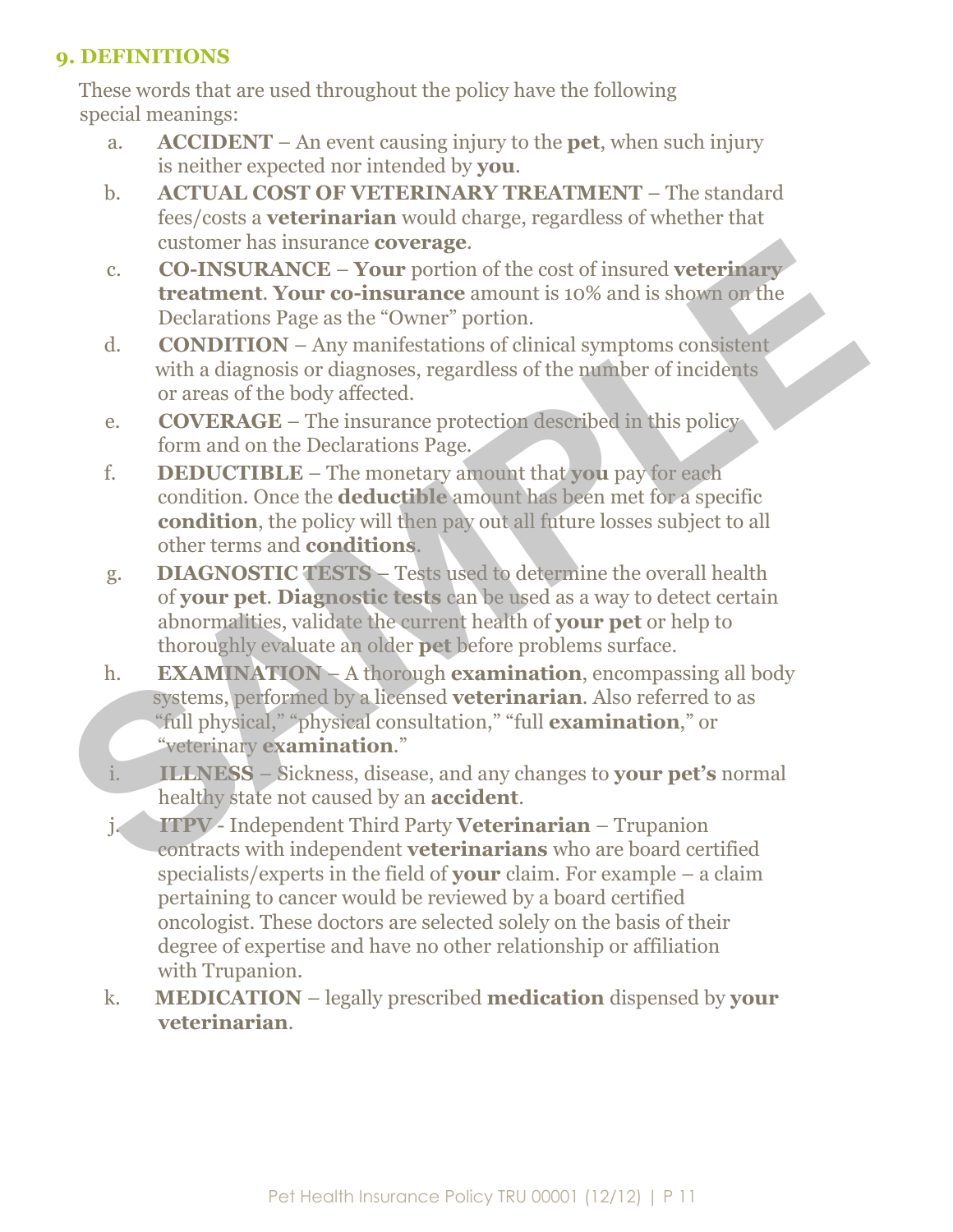- l. **PET OR PETS** A domestic cat or dog that is owned for companionship or as a service dog, not owned for commercial reasons. This term does not refer to hybrid breeds resulting from the breeding of domestic cats or dogs with wild breeds (e.g. wolf hybrid).
- m. **POLICY ENROLLMENT DATE**  This is the date **you** enroll y**our pet** with **us**.
- n. **RACING DOG** A dog which is owned and maintained for the purpose of competing in organized track or sled races or speed tests.
- o. **SURGERIES**  Procedures that treat diseases or injuries by operative manual and instrumental methods.
- p. **VACCINATION**  The administration of a legally approved commercial vaccine by a licensed **veterinarian**, in accordance with the manufacturer's recommendations for prevention of disease.
- q. **VETERINARIAN**  A **veterinarian** licensed to practice in the area where **your pet** is treated or examined.
- r. **VETERINARY TREATMENT Diagnostic tests, surgeries, medications,** supplements, therapeutic **pet** food, orthotic devices, prosthetic devices, carts, nursing and care that are proven and accepted forms of treatment. The MACHINE TOTO – A dog wincen since with the purpose of competing in organized track or sled races or speed<br>tests.<br>
0. SURGERIES – Procedures that treat diseases or injuries by<br>
operative manual and instrumental methods
	- s. **VETERINARY EXAMINATION FEES** Fees charged for the professional opinion of a **veterinarian**, including but not limited to consultation, **examination**, office visit, referral, and recheck fees.
	- t. **WE, US, AND OUR** Trupanion handles many of the administrative processes for this insurance on behalf of the underwriter. The terms "**We,**" "**Us,**" or "**Our**" should be interpreted in that context.
	- u. **YOU AND YOUR** The Insured/spouse/partner (**pet** owner) named in the Declarations Page.
	- v. **YOUR PET**  The dog or cat named in the Declarations Page or in the schedule.